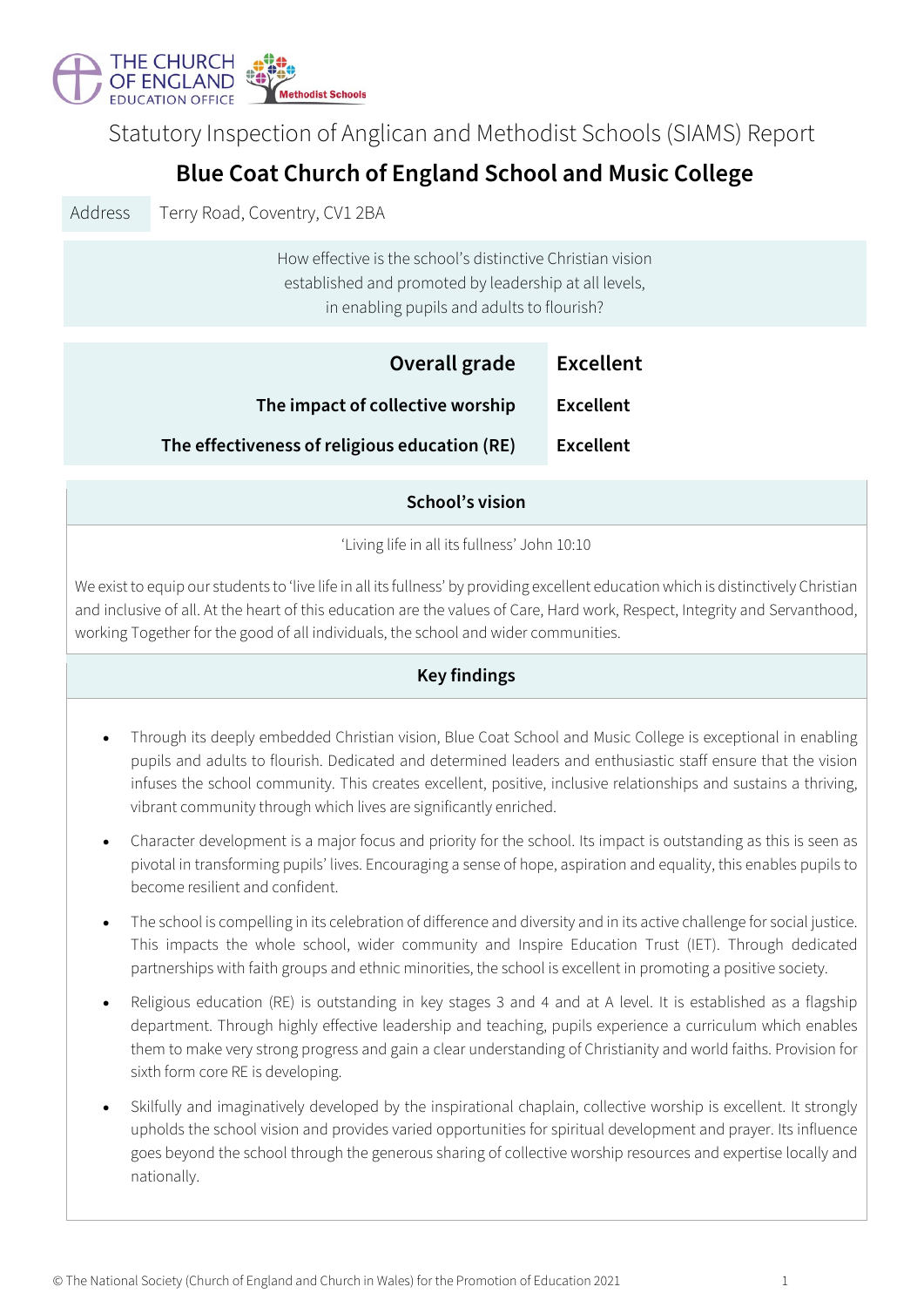#### **Areas for development**

- Promote, and embed in the curriculum, a deeper, richer understanding of spirituality to enable the community to fluently explore and articulate its impact on themselves and others.
- Broaden the provision of core RE in the sixth form. This will enable pupils to extend their critical reflection upon religious, ethical and philosophical theories.
- Further extend the impact of the school vision throughoutIET through sharing best practice which enables pupils and adults to flourish.

How effective is the school's distinctive Christian vision, established and promoted by leadership at all levels, in enabling pupils and adults to flourish?

#### **Inspection findings**

The deeply Christian vision, underpinned by life-enriching values, infuses and enhances every part of the life of Blue Coat School and Music College. This creates an excellent environment for learning and development, valuing and generously supporting every person as an individual child of God. Through this, pupils and adults flourish and succeed together as a highly supportive family. The school is a prominent advocate for, and active participant in Coventry Cathedral's International Cross of Nails School (ICONS) network. Its principles of peace, forgiveness and reconciliation are firmly established in the school. This creates a powerful culture and expectation of positive behaviour and excellent relationships. The school is greatly enriched by the significant difference and diversity of its pupil and adult population. The whole community is deeply cared for and able to embrace the vision, 'Living life in all its fulness'.

The inspirational headteacher, driven by the vision, is highly ambitious for everyone in the school. This stimulates strong and effective Christian leadership at all levels. Governors and trust leaders are clear about how biblical principles firmly root the vision. This motivates them to make courageous financial and moral decisions and establish ethical policies. A robust programme of self-evaluation and development planning ensures that the direction of the school remains true to its vision. Productive partnerships have been fostered within the Diocese of Coventry, community groups, universities and the local authority. Amongst many examples is the school's strong, active support of the cathedral's worshipping life and mission, and its innovative research work with Warwick University. In addition, every opportunity is taken to work with ethnic, religious and minority groups throughout the city. Numerous accolades, including The Lord Mayor's Peace and Reconciliation Award and multiple quality marks, confirm the school's many outstanding achievements.

The vision has inspired bold, ambitious, ethical decisions which shape the school's curriculum. This ensures that it meets the needs of each individual. Because of this, pupils are highly motivated in, and enjoy their studies. They are able to make very strong progress and flourish in their learning. Opportunities for spiritual development across the curriculum and through relationships are in place. Examples of this include experiences in art, RE and the gospel choir. A shared language to fully express and explore spirituality in depth is not fully developed.

The vision creates an exceptional culture throughout the school in which the Christian values are radiated. This is characterized through positive choices, behaviour and relationships as well as service to one another and the community. In recognising and cherishing everyone, it provides foundations which transform people's lives enabling them to reach for and achieve their God given potential. In looking beyond itself, the school constantly finds and builds imaginative and innovative links. This has been especially evident through interfaith projects. One example involved pupils' collaboration with a Muslim school and a Sikh school in a social action project serving the street community. Because of numerous, varied opportunities in the curriculum to challenge injustice and inequality, pupils have become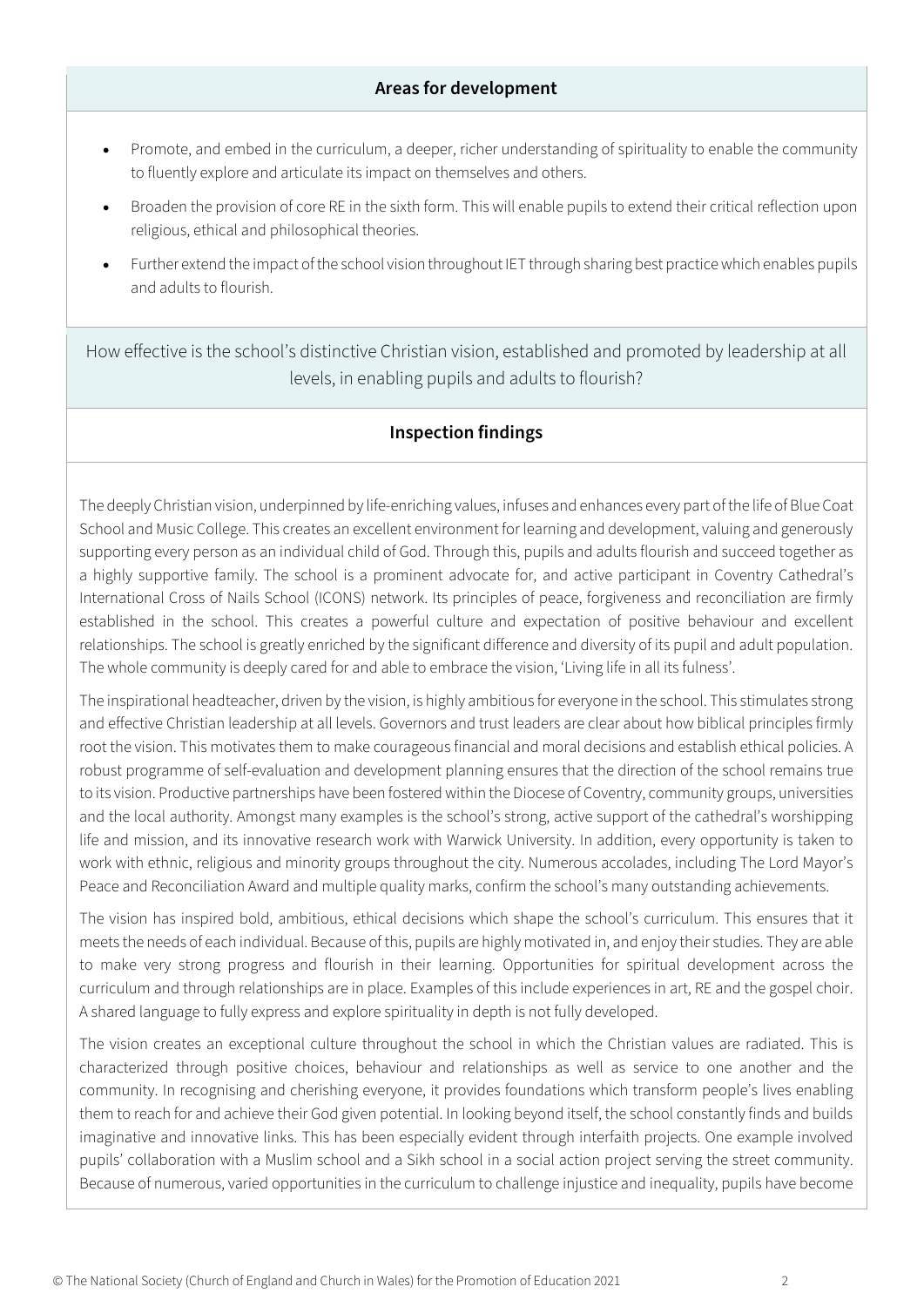courageous advocates for social change and for the climate crisis. This has also given rise to the school's charitable work and fundraising which includes building a school in Kenya and major donations to the children's hospice.

As an outworking of the vision, good mental health and wellbeing for each member of the school community is a high priority. The impact is seen through the outstanding work of the pastoral and Special Educational Needs and Disabilities (SEND) team, wellbeing ambassadors and chaplain. This work is effective in ensuring that no-one who may be experiencing difficulty goes unnoticed or unsupported.

The school, with its richly diverse community, lives and flourishes together harmoniously. Difference is celebrated and pupils and adults are embraced, whatever their background, way of living, ability or disability. Strong, well-trained diversity teams, representing such groups as LBGTQ+, contribute to the welcoming, supportive culture. The school culture and curriculum provides rich and meaningful opportunities to develop an extraordinary understanding and respect for difference. Thus, prejudice-related incidents of bullying or intolerance are rare. When they do occur, they are dealt with robustly and conclude with forgiveness and a restoration of relationships.

Excellent collective worship, which is highly inclusive and invitational, enriches the life of the school. Underpinning it in all areas is a shared understanding that everyone can 'Live life in all its fulness'. Times of silence, stillness, music and reflection in tutor groups and larger gatherings create opportunities to experience and encounter God. Many of Coventry's large and active churches have strong links to the worshipping life of the school bringing diversity and a vibrant range of practice. Pupils contribute to the leadership and evaluation of worship. The chaplain's work is highly effective and includes well established counselling and local and national publication of collective worship materials. In response to COVID, the chaplain has been a significant driver in staff training and extending provision to support and promote wellbeing and mental health. This has significant impact on the spiritual and pastoral support of adults and pupils in the school, the trust and wider community. Formal and informal prayer is experienced in many ways and has a strong value and is emphasised across the school. Many speak of the powerful impact of this upon their spiritual journey and especially in times of difficulty. Coventry Cathedral is regularly used to celebrate festivals and for some of the school's key events.

RE is led by highly motivated and well-qualified specialist teachers who are enthusiastic about their subject. This results in excellent, engaging and well-balanced lessons which are enjoyed by pupils. Religious literacy is keenly emphasised and highly effective in equipping pupils for strong academic achievement. Staff are proficient in including imaginative ways to merge current world events and issues into their planning. As a result, lessons are highly effective in strengthening pupils' understanding . This enables them to gain a deep knowledge about how people apply and practice their faith and beliefs in today's world. All pupils in key stage 4 take a GCSE in the subject and this provides a strong foundation for the A-level course. Whilst sixth formers engage in an annual RE conference, other provision for these students in the subject is less well developed. Pupils' study of Christianity and world faiths incorporates the use of big questions. This promotes safe and respectful debate and reflection enabling pupils to be highly proficient in articulating relevant views and perspectives. Locally and nationally, RE staff are at the leading edge of innovative thinking, research and developments to promote the subject. This contributes to the school being regarded as a beacon of excellence in the community and diocese .

**VA** ONLY **The effectiveness of RE is Excellent**

Teaching and learning in RE is engaging and of a consistently high quality. As a result, pupils respond keenly and make excellent progress throughout the school. Teachers use current thinking, research and developments in RE to ensure that the curriculum is rich, vibrant and motivating. As a priority, the department works hard to ensure that all pupils, including those who are vulnerable or with SEND, flourish in the subject.